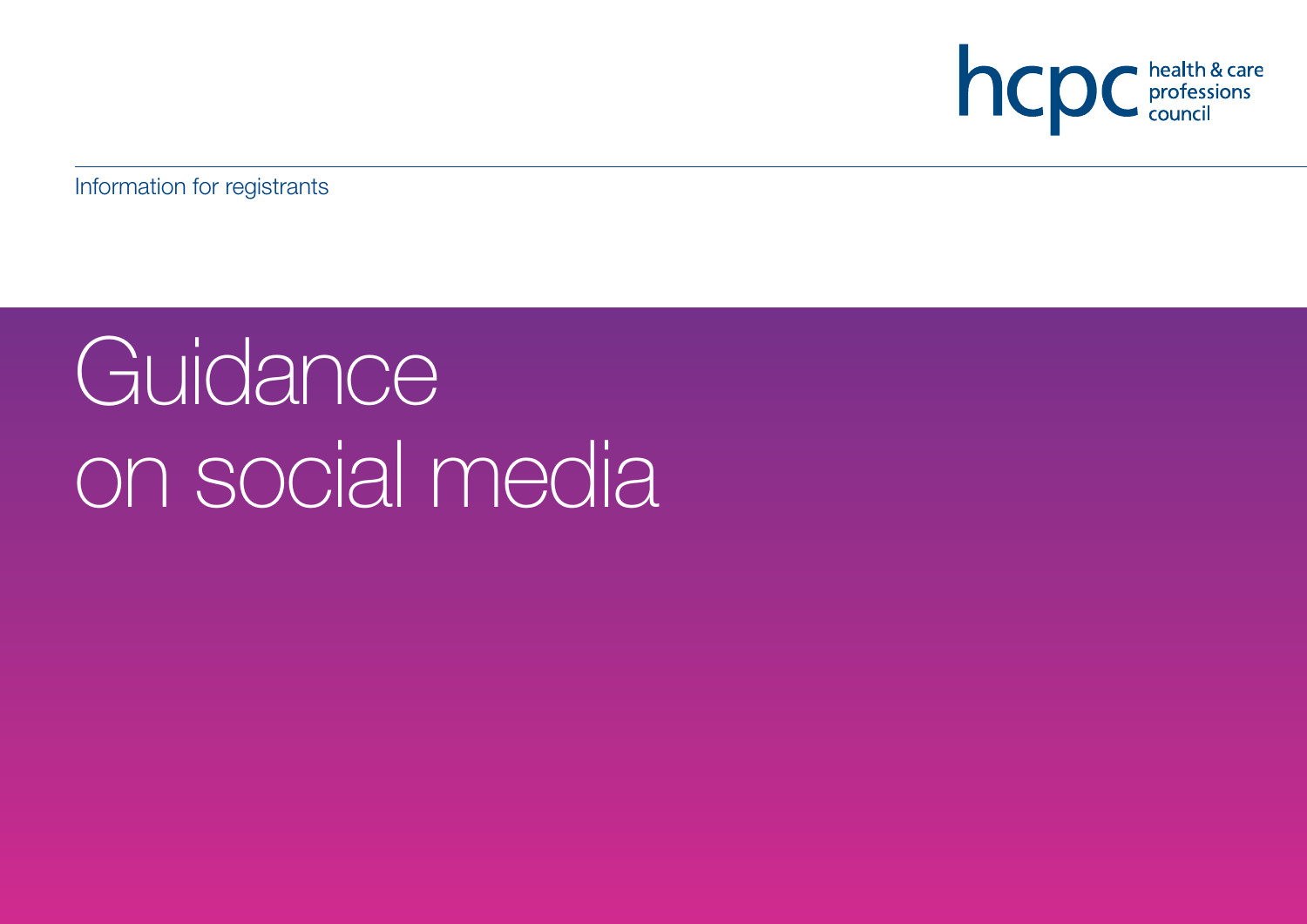### **Contents**

| <b>Introduction</b>                | 3 |
|------------------------------------|---|
| About this document                | З |
| About us                           | 4 |
| Section 1: Top tips                | 5 |
| Section 2: Using social media      | 6 |
| Benefits of social media           | 6 |
| Communicate properly               | 6 |
| Be honest and trustworthy          | 6 |
| Respect confidentiality            |   |
| Maintain appropriate boundaries    |   |
| <b>Section 3: More information</b> | 8 |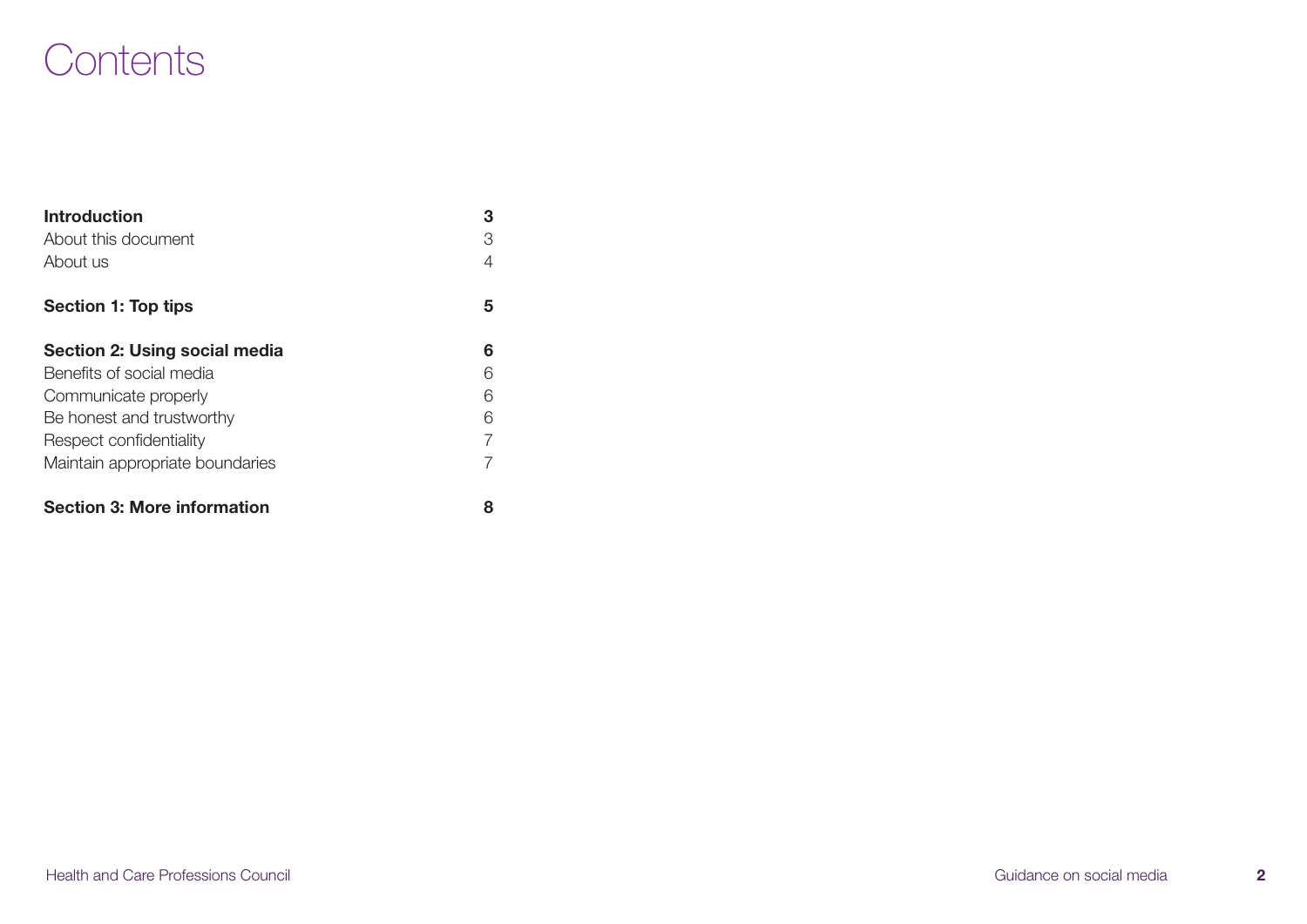### **Introduction**

### **About this document**

We have written this document to provide guidance to registrants who use social media. It explains how to use social media in a way which meets our standards.

This document cannot deal with every issue that might come up. Instead, we have focused on the issues that registrants and others told us they came across most frequently.

This guidance is focused on our standards. Some professional bodies publish social media guidelines to support their members to get the most from this technology. If you are employed, your employer may also have relevant policies or guidance that apply to you.

### **How this document is structured**

This document is divided into three sections.

- Section 1 contains some top tips for using social media.
- Section 2 provides guidance on how our standards relate to using social media and some relevant issues you may come across.
- Section 3 contains information about how to find out more.

#### **Language**

Throughout this document:

- 'we' and 'us' refers to the Health and Care Professions Council (HCPC);
- 'registrant' refers to a professional on our Register;
- 'you' or 'your' refers to a registrant;
- 'service user' refers to anyone who uses or is affected by the services of registrants, for example, patients or clients; and
- 'social media' refers to websites and applications that allow you to create and share content and to interact with other users. This includes, but is not limited to, websites such as Facebook, Twitter and YouTube, as well as online forums and blogs.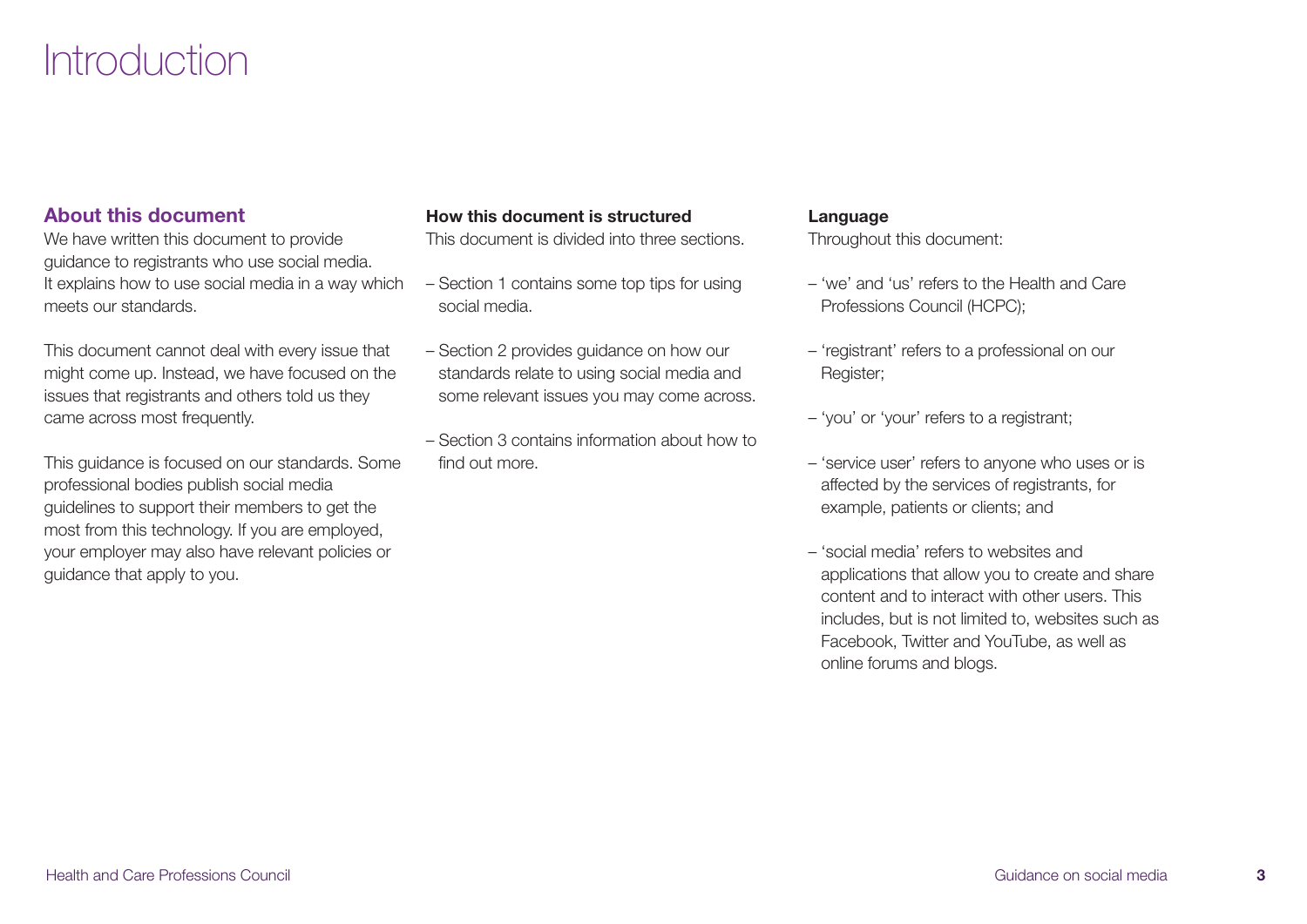### **About us**

We are the Health and Care Professions Council. We are a regulator and were set up to protect the public. To do this, we keep a register of professionals who meet our standards for their professional skills, knowledge and behaviour. Individuals on our Register are called 'registrants'. We currently regulate 15 professions.

#### **About the standards**

We set standards of conduct, performance and ethics, which set out how we expect registrants to behave. We use the standards when a concern has been raised about a registrant, to help us decide whether we need to take action to protect the public.

As a registrant, you must make sure you are familiar with the standards and that you continue to meet them at all times.

### **Professions we regulate**

- Arts therapists
- Biomedical scientists
- Chiropodists / podiatrists
- Clinical scientists
- Dietitians
- Hearing aid dispensers
- Occupational therapists
- Operating department practitioners
- Orthoptists
- Paramedics
- Physiotherapists
- Practitioner psychologists
- Prosthetists / orthotists
- Radiographers
- Speech and language therapists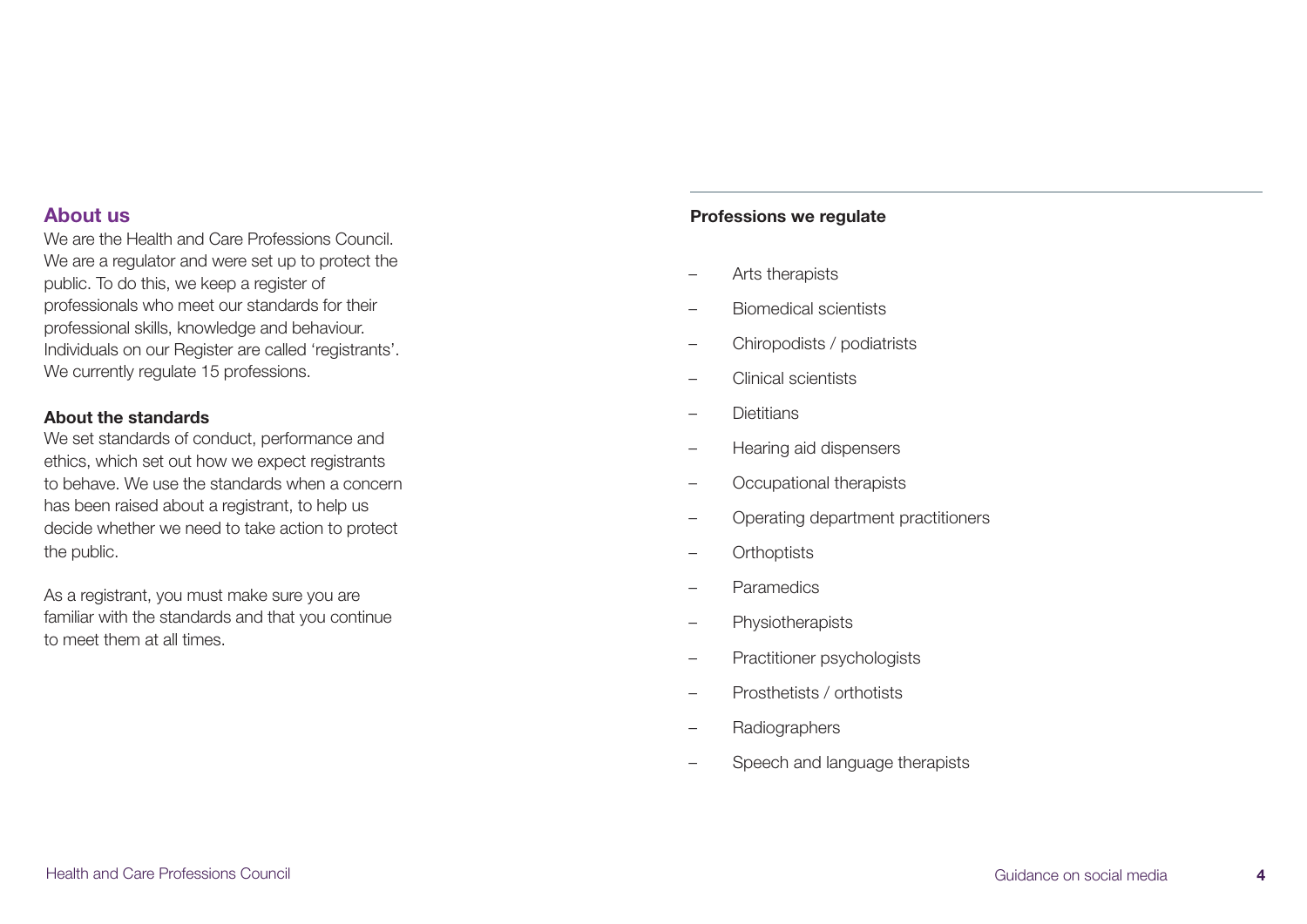# Section 1: Top tips

The following are some top tips for using social media in a way which meets our standards. You can find information about how to put these into practice in the next section of this document.

- **Think before you post.** Assume that what you post could be shared and read by anyone.
- **Think about who can see what you share** and manage your privacy settings accordingly. Remember that privacy settings cannot guarantee that something you post will not be publicly visible.
- **Maintain appropriate professional boundaries** if you communicate with colleagues, service users or carers.
- **Do not post information which could identify a service user unless you have their permission.**
- **Do not post inappropriate or offensive material.** Use your professional judgement in deciding whether to post or share something.
- If you are employed, **follow your employer's social media policy.**
- When in doubt, **get advice.** Appropriate sources might include experienced colleagues, trade unions and professional bodies. You can also contact us if you are unsure about our standards. If you think something could be inappropriate or offensive, do not post it.
- **Keep on posting!** We know that many registrants find using social media beneficial and do so without any issues. There's no reason why you shouldn't keep on using it with confidence.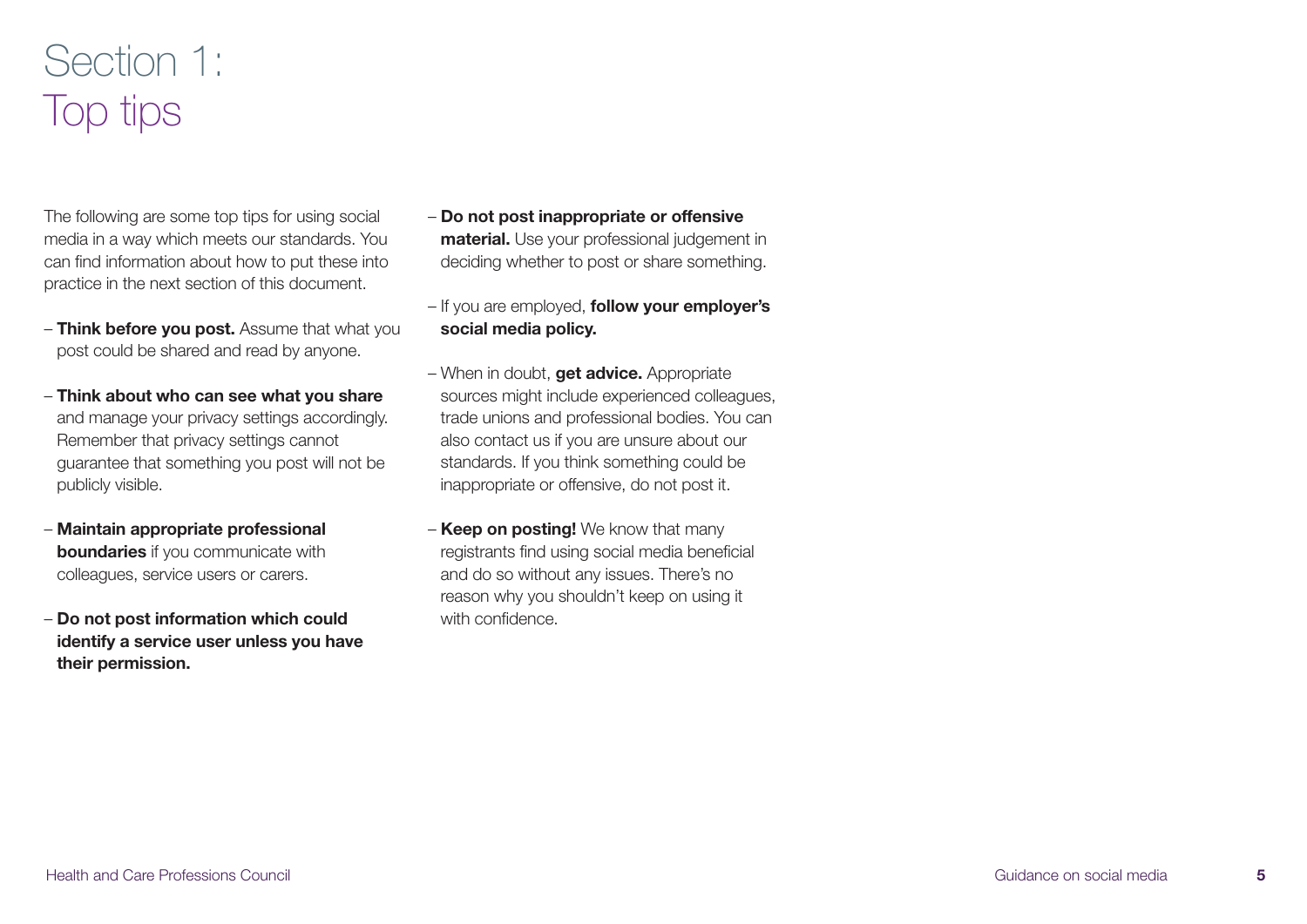## Section 2: Using social media

### **Benefits of social media**

Registrants have told us that using social media lets them:

- develop and share their skills and knowledge;
- help the public understand what they do;
- network with other professionals nationally and internationally; and
- raise the profile of their profession.

Most registrants who use social media already do so responsibly, in line with our standards, and without any difficulties at all. However, we know that registrants sometimes have questions or concerns about using social media because they want to make sure that they always meet our standards.

This guidance explains what our standards mean when using social media. We have set out the guidance below under the areas of our standards which apply to the appropriate use of social media.

### **Communicate appropriately**

The standards of conduct, performance and ethics say:

'You must use all forms of communication appropriately and responsibly, including social media and networking websites' (2.7)

When using social media you should apply the same standards as you would when communicating in other ways. Be polite and respectful, and avoid using language that others might reasonably consider to be inappropriate or offensive. Use your professional judgement in deciding whether to post or share something. Remember that comments or posts may be taken out of context, or made visible to a wider audience than originally intended.

### **Be honest and trustworthy**

Our standards of conduct, performance and ethics say:

'You must make sure that your conduct justifies the public's trust and confidence in you and your profession' (9.1)

This means you need to think about who can see what you share. Make sure you understand the privacy settings of each social media channel that you use. Even on a completely personal account, your employer, colleagues or service users may be able to see your posts or personal information. It is best to assume that anything you post online will be visible to everyone.

Our standards of conduct, performance and ethics say:

'You must make sure that any promotional activities you are involved in are accurate and are not likely to mislead' (9.3)

If you use social media to advertise or share information related to your professional practice, you must make sure it is fair and true, as far as you know. You may choose to include a disclaimer on your profile that your views are your own, and that they do not represent the views of your employer or anyone who contracts your services.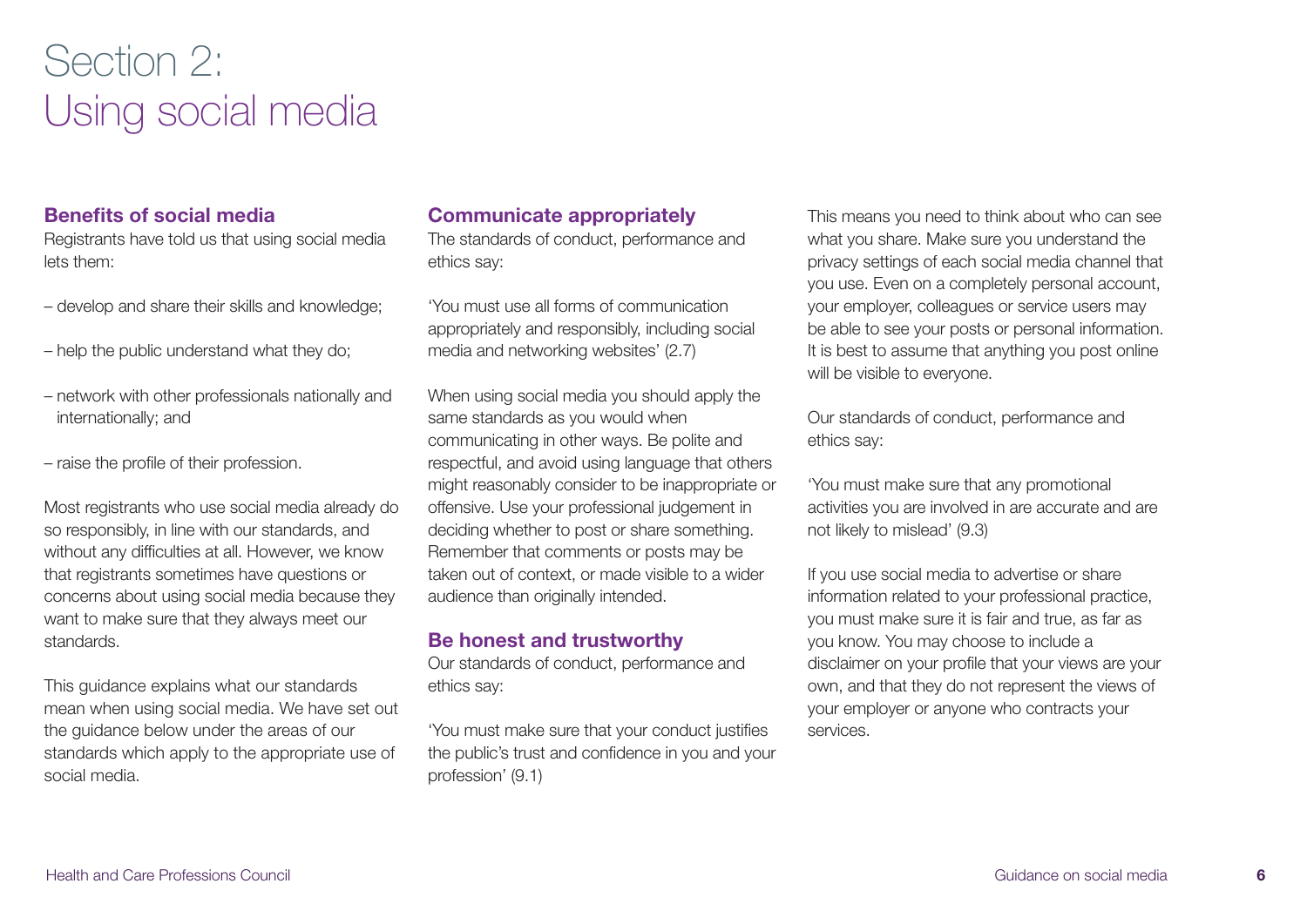## Section 2: Using social media

### **Respect confidentiality**

Our standards of conduct, performance and ethics say:

'You must treat information about service users as confidential' (5.1)

When you post information about another person on social media, think about whether it is appropriate to share that information. If the information could allow a service user to be identified, you must not put it on a site without their permission. This information could include details about their personal life, health or circumstances, or images relating to their care.

Even if you have the highest level of privacy settings, something you share online can quickly be copied and redistributed to a much wider audience. This means a post can stay in the public domain after you delete it. Try to stay up to date with any changes to the privacy settings of the social media you use. If you are unsure whether to post something, stop and get advice first from an experienced colleague, professional body or trade union.

### **Maintain appropriate boundaries**

Our standards of conduct, performance and ethics say:

'You must keep your relationships with service users and carers professional.' (1.7)

Some professionals find using social media a valuable way of communicating with service users and the public. However, social media can blur the boundaries between the personal and the professional. It is just as important to maintain appropriate boundaries when using social media as it would be if you were communicating by any other method. You must always communicate with service users in a professional way.

You might decide to set up a separate professional account where you provide general information for service users and the public. If you are employed and plan to use this account to have direct contact with service users, you should first agree with your employer whether this is appropriate.

Keep in mind that service users may still be able to find and contact you through your personal account. If this happens, we recommend that you refuse friend requests. If appropriate, say that you cannot mix social and professional relationships. If you want to follow up any contact you receive, consider using a more secure communication channel, such as your professional email account.

If you include content relating to your professional role on a personal account or vice versa, think about whether you would be happy for these different audiences to see the material you post. Think carefully about what you share and who can see it.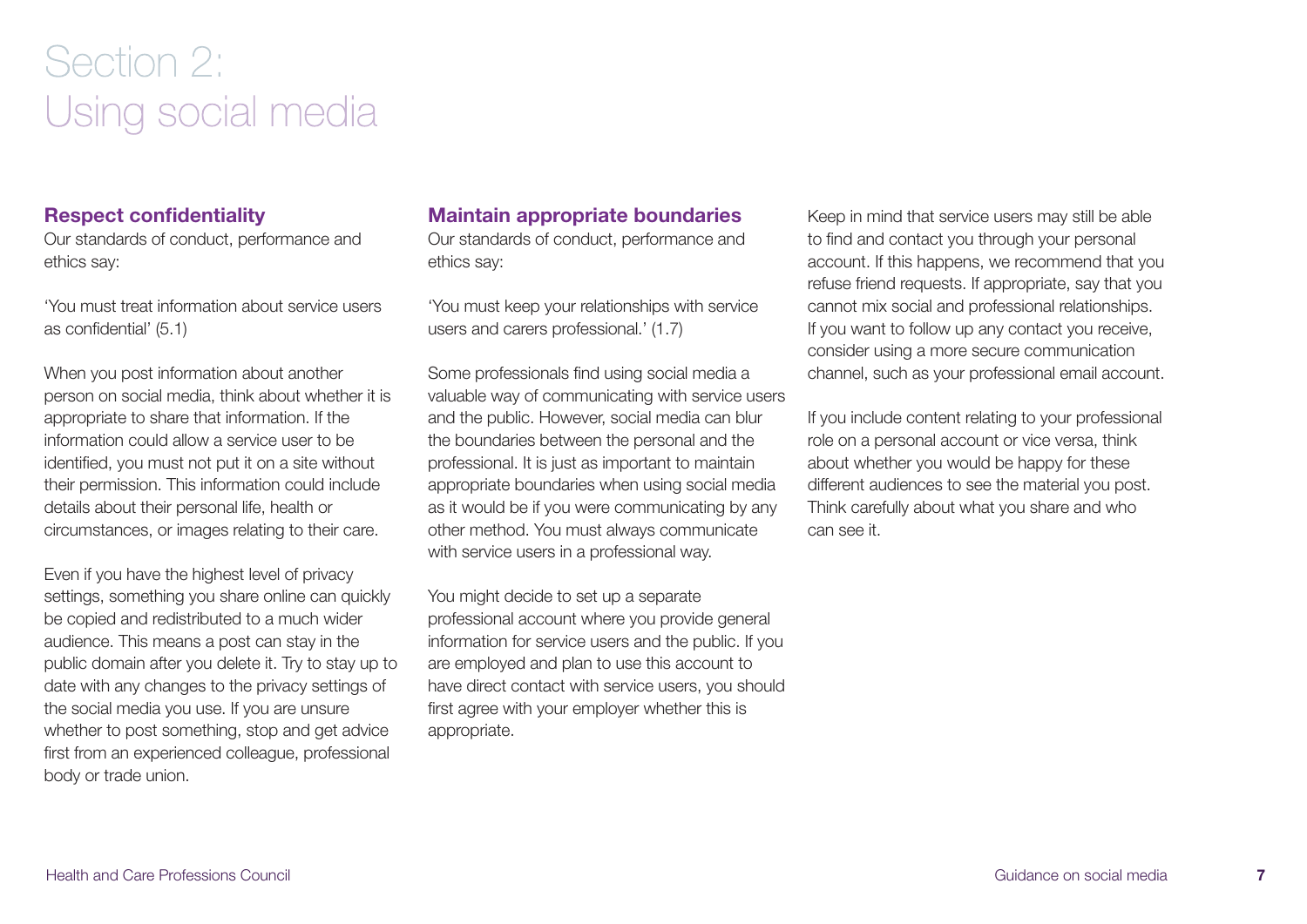## Section 3: More information

You can contact us if you have any questions about this guidance or our standards. However, we cannot offer legal advice. Our contact details are below.

The Health and Care Professions Council Park House 184 Kennington Park Road London SE<sub>11</sub> 4<sub>RU</sub>

Phone: +44 (0)300 500 6184

You can download copies of our standards documents and other publications from our website at www.hcpc-uk.org

#### **Other sources of guidance**

We recognise the valuable role professional bodies play in representing and promoting the interests of their members. This often includes guidance and advice about good practice which can help you meet the standards that we set.